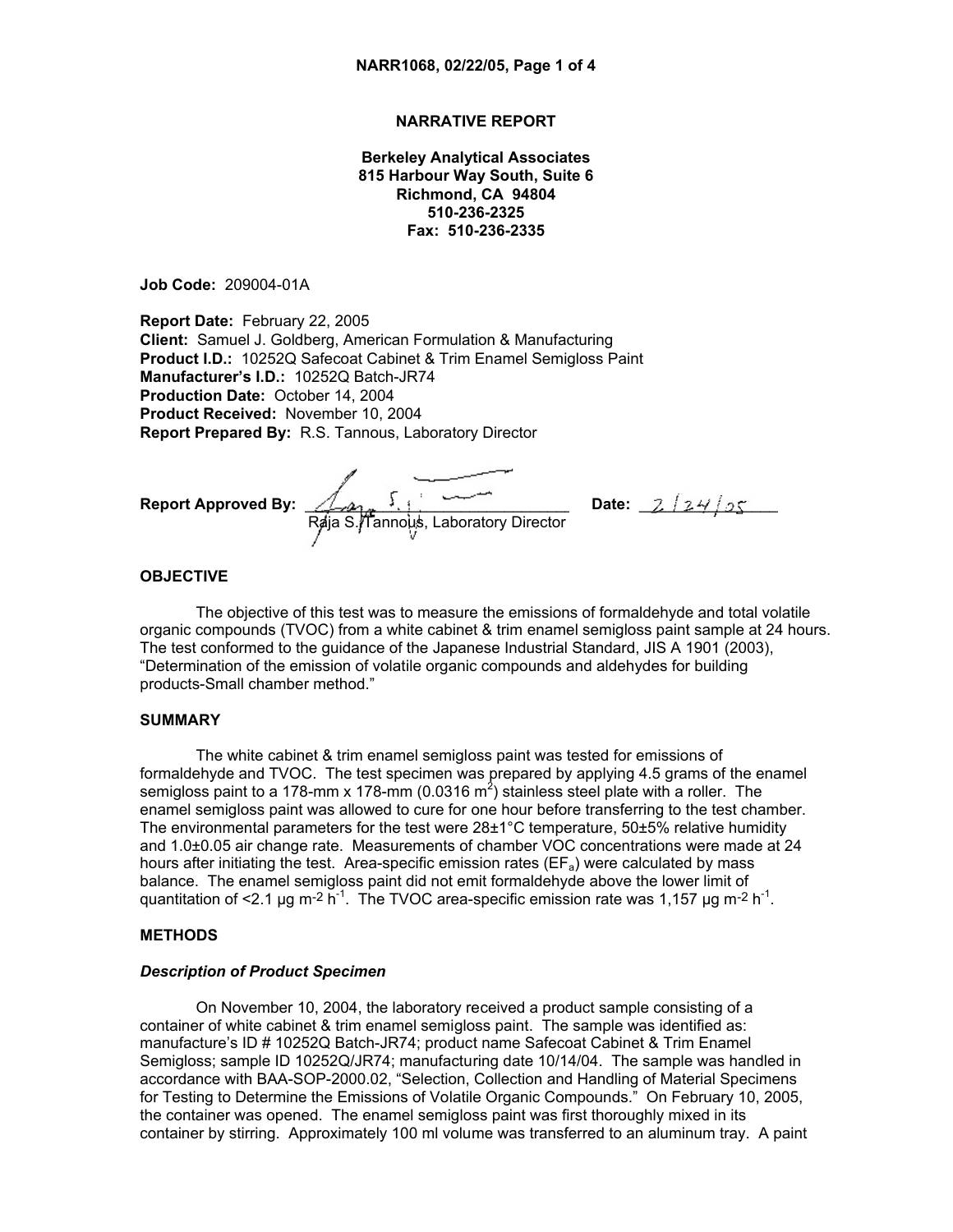roller with a 10-cm cover was saturated with enamel semigloss paint by running the roller back and forth in the tray. The enamel semigloss paint was applied to one side of a 178-mm x 178 mm (0.0316 m<sup>2</sup>) stainless steel plate using four strokes, two in the vertical direction and two in the horizontal direction, so that the entire area was uniformly covered. 4.5 Grams of enamel semigloss paint were applied in a single film. The coated surface area was 0.0316 m<sup>2</sup>. Thus, the product loading was 142.4 g  $\text{m}^2$ . The test specimen was allowed to dry for one hour before placing it on an open wire shelf in the test chamber.

### *GC/MS Analysis of TVOC*

 The methods used for the sampling and analysis of VOCs are based on U.S. EPA Methods TO17, "Determination of Volatile Organic Compounds in Ambient Air Using Active Sampling Onto Sorbent Tubes" and TO1, "Determination of Volatile Organic Compounds in Ambient Air using Tenax Adsorption and Gas Chromatography/Mass Spectrometry (GC/MS)."

 The multisorbent samplers (Model No. ST-032, Envirochem, Inc.) used for the collection of VOC samples contain Tenax-TA, Ambersorb XE-340 and activated charcoal, in series. With these samplers,  $C_4$  to  $C_{16}$  nonpolar and moderately polar volatile organic compounds (VOCs), and many  $C_1$  to  $C_3$  compounds, depending upon functional group, are quantitatively collected. Highly reactive and very volatile compounds, such as formaldehyde, cannot be analyzed using these samplers.

 The samplers are thermally desorbed, and the samples are introduced into a Hewlett-Packard 5971A GC/MS system using a UNACON 810 concentrating system (Envirochem, Inc.). Prior to analysis, an internal standard (ISTD) is added to each sampler. The ISTD is 121 ng of bromofluorobenzene (BFB). The ISTD is used to check on the operation of the system, to provide a retention-time marker, and for quantitative analysis. The GC/MS is operated in the SCAN mode over a mass range of *m/z* 33-300.

 For the quantitative analysis of total VOCs (TVOC) in a sample, the GC/MS total-ioncurrent (TIC) chromatogram is integrated over a retention-time (RT) interval of 15 - 50 minutes using parameters that capture almost all of the TIC area in a sample. The integrated areas less the area of the ISTD are summed. The mass of the compounds represented by the sum is calculated relative to the known amount of the ISTD that is added to the sampler. The calculation uses the response factor for toluene relative to BFB. This relative response factor (RRF) is 2.03. Because there can be substantial variation in the TIC response of different classes of compounds, the measurement of TVOC is less accurate than the calibrated measurement of individual VOCs.

### *Formaldehyde Analysis*

 The methods used for the sampling and analysis of formaldehyde and other carbonyl compounds are based on ASTM Method D-5197, "Standard Test Method for Determination of Formaldehyde and Other Carbonyl Compounds in Air (Active Sampler Methodology)."

 Sep-Pak XPoSure Aldehyde Samplers (Part number WAT047205, Waters, Corp.) are used to collect air samples for formaldehyde and other low-molecular weight carbonyl compounds. Air is pulled through a sampler, and the acidified 2,4-dinitrophenylhydrazine (DNPH) reagent in the sampler reacts with carbonyl compounds to form the stable hydrazone derivatives that are retained by the sampler. The hydrazone derivatives are eluted from a sampler with acetonitrile. An aliquot of the sample is analyzed for the hydrazone derivatives of formaldehyde and acetaldehyde using reverse-phase high-performance liquid chromatography (HPLC) with UV detection. The absorbance of the derivatives is measured at 360 nm. The mass responses of the resulting peaks are determined using multi-point calibration curves prepared from standard solutions of the hydrazone derivatives.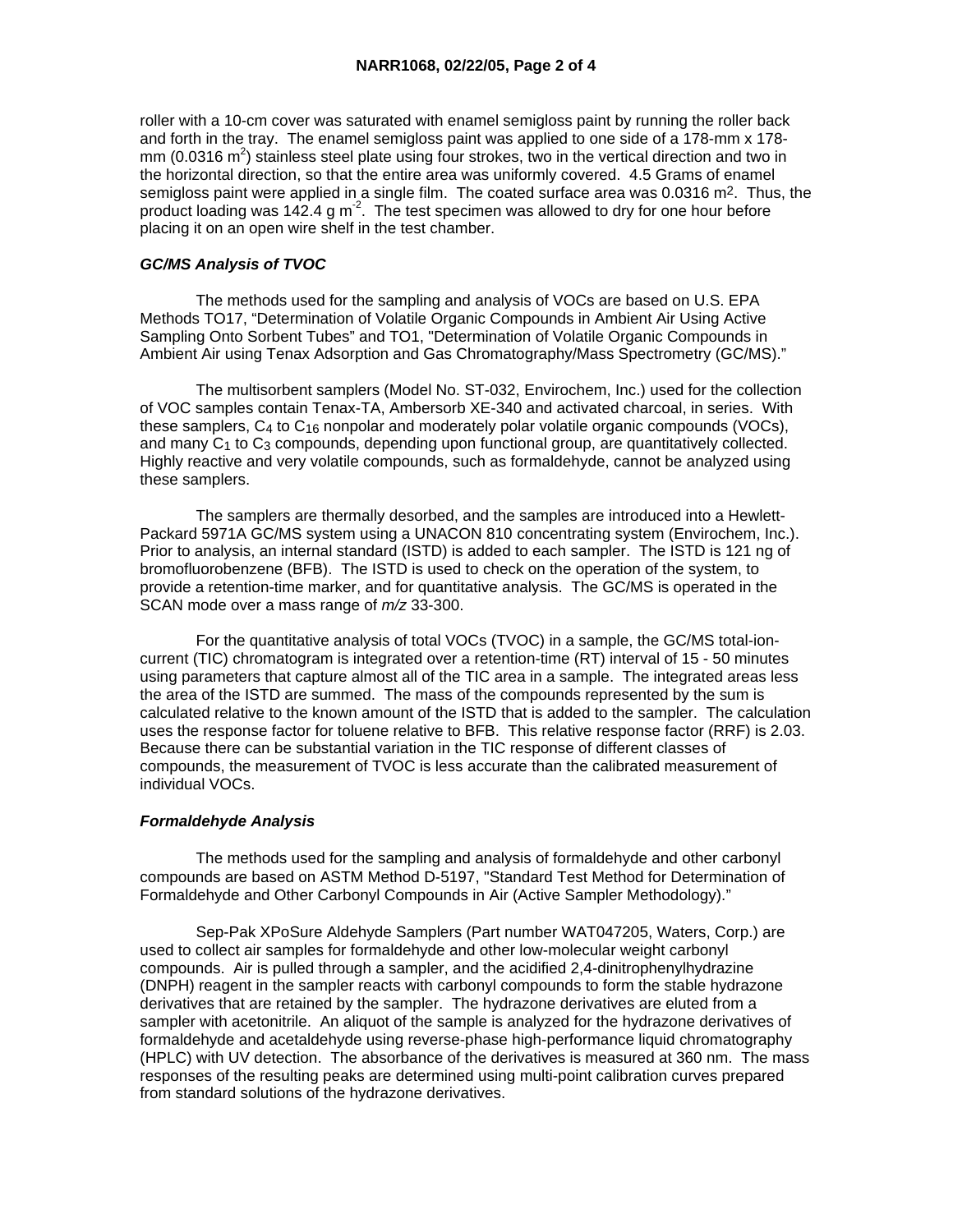# *Testing for Emissions of VOCs from Products Using Small-Volume Chambers*

 The methods used for the measurement of emissions of VOCs from this product specimen are based on the Japanese Industrial Standard, JIS A 1901 (2003), "Determination of the emission of volatile organic compounds and aldehydes for building products-Small chamber method," English edition.

 The chamber consists of a 67-L, stainless steel cylindrical vessel with a stainless-steel lid equipped with three fittings. The chamber is held in an incubator that is maintained at  $28\pm1^{\circ}$  C. Purified air from a clean air generator is introduced into the chamber through one fitting with a stainless-steel tubing extension. The inlet flow rate of 1.12±0.06 standard L min-1 is regulated with electronic mass-flow controllers (calibrated at 25° C and 1 atm. pressure). The gas stream is split into two streams. One of these is passed through a bubbler containing distilled water. This saturated gas stream is mixed with the dry gas stream to produce a humidified gas stream with a relative humidity (RH) of 50±5% that is then introduced into the chamber. A humidity probe (Model HMD 30YB, Vaisala) is inserted into the chamber through a second fitting on the lid. Chamber temperature and humidity are measured and recorded throughout the test. Gas exits and is sampled for the analytes of interest at the other fitting on the lid. Atmospheric pressure at the laboratory is near 1 atm. Prior to use, the chamber and fittings are cleaned by washing them with hot water and a detergent.

 A clean, empty chamber is operated at the same testing conditions for at least three hours prior to a test. Chamber background concentrations are measured. Then, the chamber is opened and the material specimen is positioned on a wire rack approximately near the center of the chamber. To initiate a test, the chamber is sealed and ventilated. At specified times, gas samples are collected at the chamber exhaust. The sample flow rates are regulated with electronic mass-flow controllers (calibrated at 25<sup>o</sup> C and 1 atm, pressure). Samples for VOCs are collected on multisorbent samplers at a flow rate of 100 standard  $cm<sup>3</sup>$  min<sup>-1</sup>. Aldehyde samples are collected on XPoSure Aldehyde Samplers at a flow rate of 0.65 standard L min-1. For this test, a 1.2-L gas sample for the analysis of TVOC and a 78-L sample for the analysis of formaldehyde were collected 24-h after initiating the test period. The parameters for the emissions test are summarized in Table 1.

| <b>Parameter</b>                    | Value             |
|-------------------------------------|-------------------|
|                                     |                   |
| Chamber volume, m <sup>3</sup>      | 0.067             |
| Enamel substrate                    | Stainless steel   |
| Substrate dimensions, mm            | 178 x 178         |
| Coated surface area, m <sup>2</sup> | 0.0316            |
| Loading ratio, $m2 m-3$             | 0.472             |
| Weight of enamel applied, g         | 4.5               |
| Inlet flow rate, $m^3$ h-1          | $0.067 \pm 0.003$ |
| Average temp, <sup>o</sup> C        | $28 \pm 1$        |
| Atmosphere                          | Humidified Air    |
| Average humidity, %RH               | $50 \pm 5$        |
| Test duration, h                    | 24                |

**Table 1**. Parameters for a VOC emission test conducted in a small-scale environmental chamber.